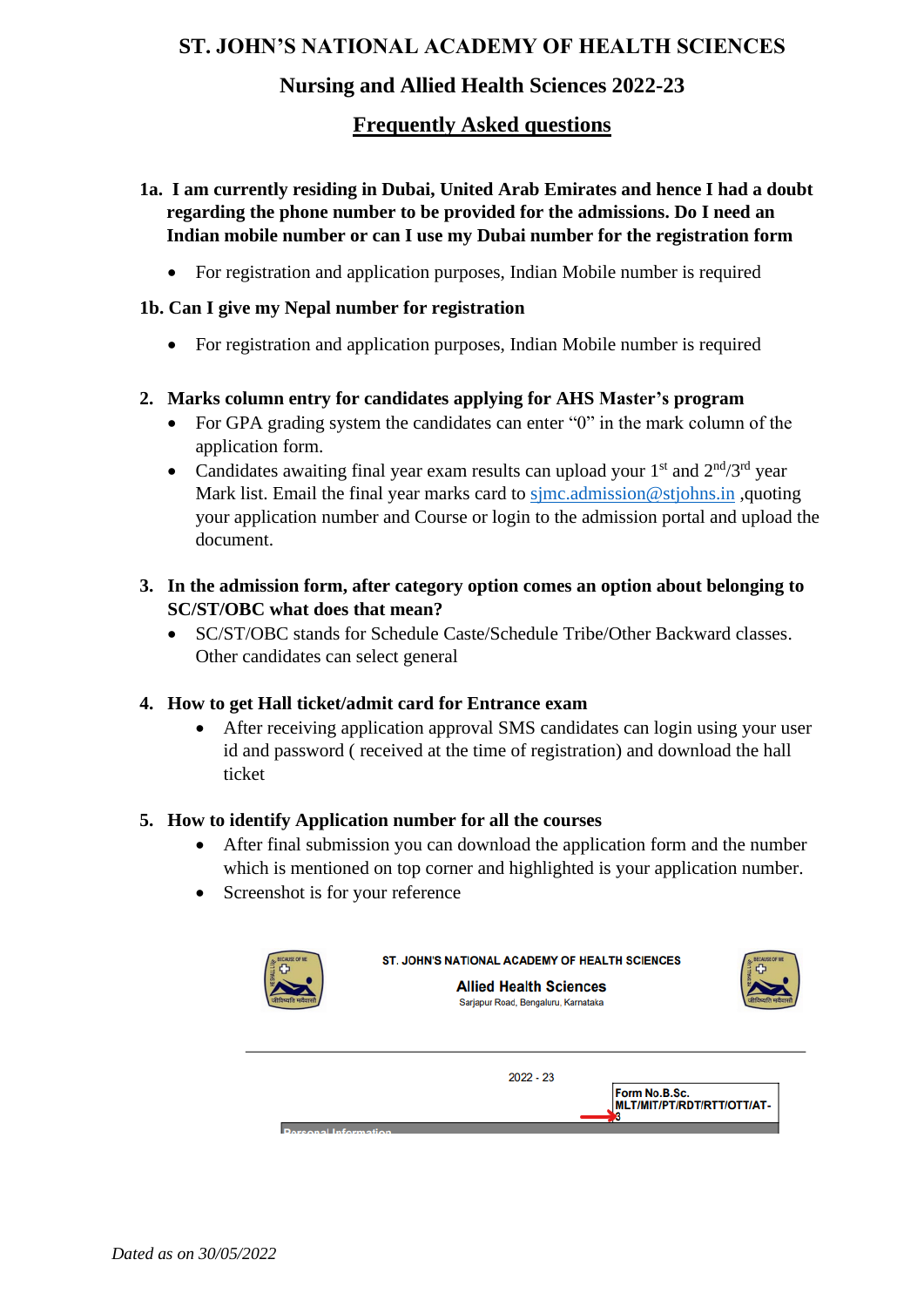## **6. Can married candidates apply for nursing**

• YES

## **7. Can male candidate apply for nursing at St. John's**

- No male candidate cannot apply for B. Sc Nursing, P.B.B.Sc and General Nursing and Midwifery but can apply only for M. Sc Nursing and M. Sc Nursing in Nurse Practitioner in Critical Care Nursing (NPCC)
- **8. Is Karnataka Nursing council registration mandatory for P.B. BSc & MSc admission**
	- NO it is not. You need to be registered with any one state nursing council.

## **9. Is hostel stay compulsory**

- NO
- **10. If I have not appeared for any one of the PCB (Physics, Chemistry & Biology) subjects am I eligible for admission**
	- NO, all three subjects are mandatory along with language English.
	- Minimum Educational qualification is pass in the Pre-University Examination of Karnataka Board of Pre-University Education with an aggregate of 45% in Physics, Chemistry and Biology as optional subjects. 45% in PCB altogether and passed in English individually. English as a subject in PUC is mandatory

#### **11. Can foreign students apply**

• YES (after obtaining eligibility from RGUHS and equivalence certificate from Indian Nursing Council).

#### **12. Are PBBSC & M. Sc at St. John's part time courses**

• NO, they are full time courses, candidate cannot be employed anywhere while undergoing the course.

#### **13. Exam pattern for B. Sc Nursing Entrance exam**

• Multiple choice questions (MCO's)

#### **14. Syllabus for B. Sc Nursing Entrance exam**

• Physics, Chemistry, Biology, English and Aptitude test

#### **15. Entrance Exam date and venue**

**Date**: 21/06/2022

Examination Hall, 4th floor, Golden Jubilee block, St. John's Medical College,

SJNAHS, Bengaluru - 560034. **Time: 9.00 am** 

Candidates should be seated at the venue **strictly by 8.30 am** (half an hour prior to the scheduled time of examination) on the day of the examination.

#### **16. For queries regarding Nursing**

Email id :studentsection.sjcn@stjohns.in Landline: 080 2627 4062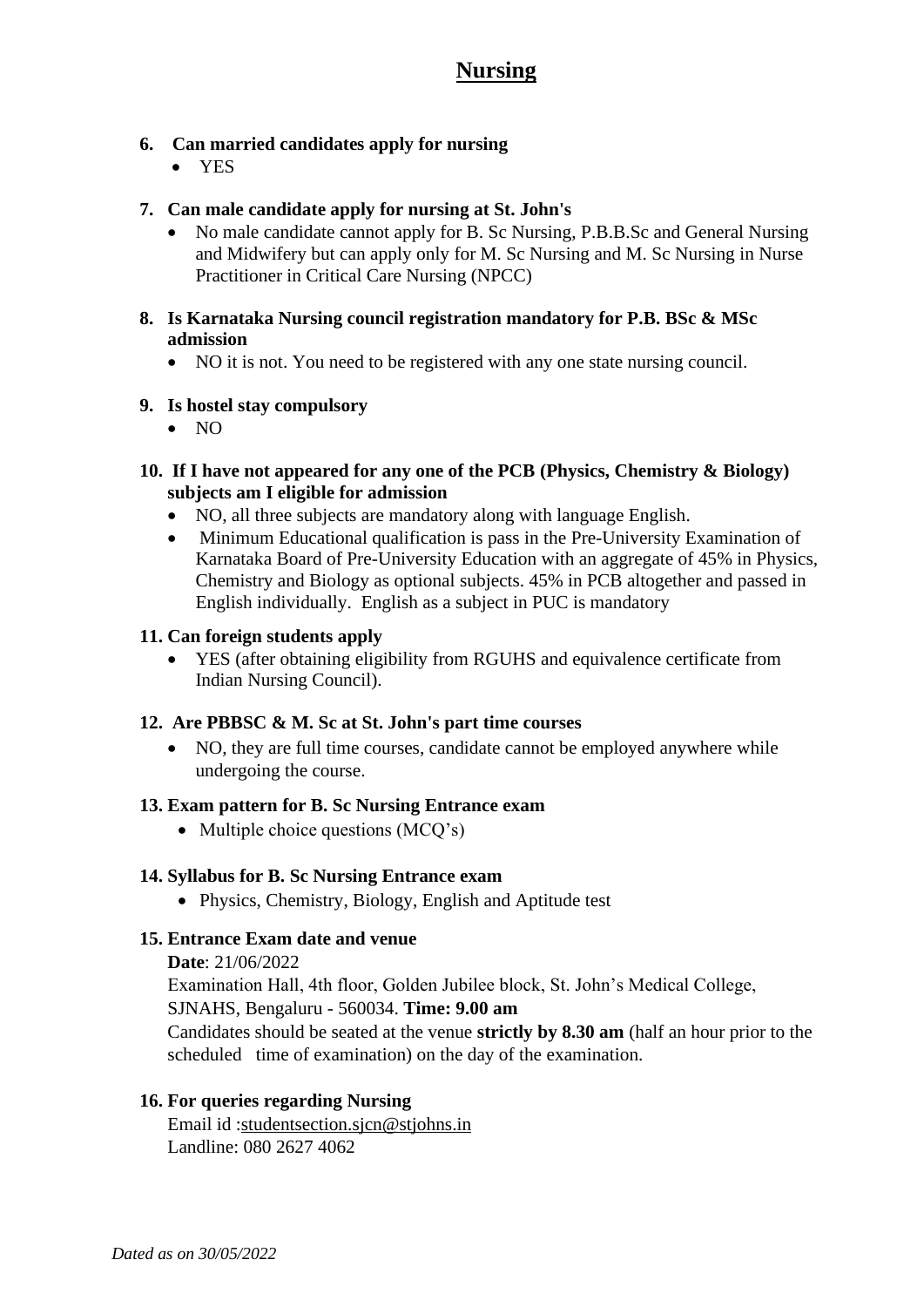## **17. In the Allied Health Science B. Sc application form how do I select a course in admission form**

• This application is for all the B. Sc Courses (MLT/MIT/RT/RDT/AOTT/PT). There is no option to select a course.

 At the time of admission, seat counselling for the above mentioned branches will be done in merit order. The Counselling will be telephonic/onsite depending on the COVID safety norms

## **18. Exam pattern and syllabus for B. Sc/BPT/MHA/MPT/M.Sc MLT and Lateral Entry Entrance exam**

• Multiple choice questions (MCQ's)

#### **19. Exam syllabus for B.Sc and BPT Entrance exam**

• Physics, Chemistry, Biology and English for regular applicants.

## **20. Exam syllabus for Lateral Entry Entrance exam**

• Respective subjects and English

## **21. Exam Syllabus for M.Sc MLT course**

• Biochemistry, Microbiology, Pathology and English

#### **22. Exam Syllabus for MHA course**

• English, General Knowledge, Reasoning and Basic Healthcare

#### **23. Exam Syllabus for MPT course**

• BPT course syllabus and English

#### **24. If I have not appeared for any one of the PCB (Physics, Chemistry & Biology) subjects am I eligible for admission**

- NO, all three subjects are mandatory along with language English.
- Kindly check details regarding eligibility criteria in AHS admission bulletin

#### **25. Entrance Exam date and venue**

Examination Hall, 4th floor, Golden Jubilee block, St. John's Medical College, SJNAHS, Bengaluru - 560034. (Dates for Entrance exam please refer AHS admission bulletin). **Time:9.00 am (Refer to Admission Calendar for date- section A.2).** Candidates should be seated at the venue **strictly by 8.30 am** (half an hour prior to the scheduled time of examination) on the day of the examination.

#### **26. Is there distance education option for MHA/M. Sc MLT/MPT**

• No. Both are full time on campus study courses

#### **27. For queries regarding Allied Health Science**

Email id :sjmc.admission@stjohns.in Landline: 080 4946 6030/6031